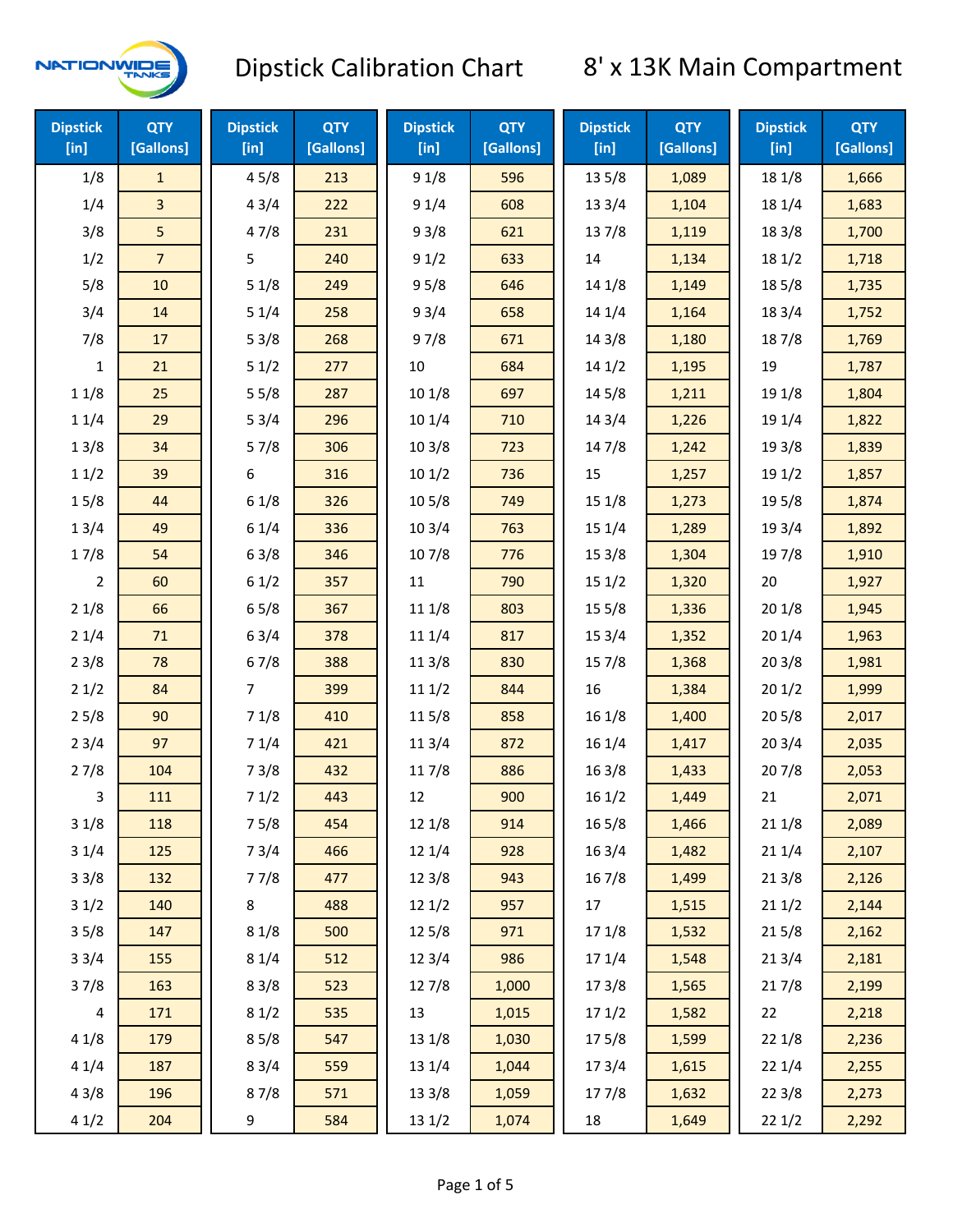

| <b>Dipstick</b><br>[in] | <b>QTY</b><br>[Gallons] | <b>Dipstick</b><br>$[$ in] | <b>QTY</b><br>[Gallons] | <b>Dipstick</b><br>$[$ in] | <b>QTY</b><br>[Gallons] | <b>Dipstick</b><br>$[$ in] | <b>QTY</b><br>[Gallons] | <b>Dipstick</b><br>$[$ in] | <b>QTY</b><br>[Gallons] |
|-------------------------|-------------------------|----------------------------|-------------------------|----------------------------|-------------------------|----------------------------|-------------------------|----------------------------|-------------------------|
| 225/8                   | 2,311                   | 271/8                      | 3,008                   | 315/8                      | 3,748                   | 36 1/8                     | 4,520                   | 40 5/8                     | 5,315                   |
| 223/4                   | 2,329                   | 271/4                      | 3,028                   | 31 3/4                     | 3,769                   | 36 1/4                     | 4,542                   | 40 3/4                     | 5,337                   |
| 227/8                   | 2,348                   | 273/8                      | 3,048                   | 317/8                      | 3,790                   | 363/8                      | 4,564                   | 407/8                      | 5,359                   |
| 23                      | 2,367                   | 271/2                      | 3,069                   | 32                         | 3,811                   | 361/2                      | 4,586                   | 41                         | 5,382                   |
| 231/8                   | 2,386                   | 275/8                      | 3,089                   | 32 1/8                     | 3,833                   | 365/8                      | 4,607                   | 41 1/8                     | 5,404                   |
| 231/4                   | 2,405                   | 273/4                      | 3,109                   | 32 1/4                     | 3,854                   | 363/4                      | 4,629                   | 41 1/4                     | 5,426                   |
| 233/8                   | 2,423                   | 277/8                      | 3,129                   | 323/8                      | 3,875                   | 367/8                      | 4,651                   | 41 3/8                     | 5,449                   |
| 231/2                   | 2,442                   | 28                         | 3,149                   | 321/2                      | 3,896                   | 37                         | 4,673                   | 411/2                      | 5,471                   |
| 235/8                   | 2,461                   | 28 1/8                     | 3,169                   | 32 5/8                     | 3,917                   | 37 1/8                     | 4,695                   | 41 5/8                     | 5,493                   |
| 233/4                   | 2,480                   | 28 1/4                     | 3,190                   | 32 3/4                     | 3,939                   | 37 1/4                     | 4,717                   | 41 3/4                     | 5,516                   |
| 237/8                   | 2,500                   | 28 3/8                     | 3,210                   | 327/8                      | 3,960                   | 373/8                      | 4,739                   | 417/8                      | 5,538                   |
| 24                      | 2,519                   | 28 1/2                     | 3,230                   | 33                         | 3,981                   | 371/2                      | 4,761                   | 42                         | 5,561                   |
| 24 1/8                  | 2,538                   | 28 5/8                     | 3,251                   | 33 1/8                     | 4,002                   | 375/8                      | 4,783                   | 42 1/8                     | 5,583                   |
| 241/4                   | 2,557                   | 283/4                      | 3,271                   | 33 1/4                     | 4,024                   | 373/4                      | 4,805                   | 42 1/4                     | 5,605                   |
| 243/8                   | 2,576                   | 287/8                      | 3,292                   | 33 3/8                     | 4,045                   | 377/8                      | 4,827                   | 42 3/8                     | 5,628                   |
| 241/2                   | 2,596                   | 29                         | 3,312                   | 331/2                      | 4,066                   | 38                         | 4,849                   | 421/2                      | 5,650                   |
| 245/8                   | 2,615                   | 29 1/8                     | 3,333                   | 33 5/8                     | 4,088                   | 38 1/8                     | 4,871                   | 42 5/8                     | 5,673                   |
| 243/4                   | 2,634                   | 29 1/4                     | 3,353                   | 33 3/4                     | 4,109                   | 38 1/4                     | 4,893                   | 42 3/4                     | 5,695                   |
| 24 7/8                  | 2,654                   | 29 3/8                     | 3,374                   | 337/8                      | 4,131                   | 38 3/8                     | 4,915                   | 42 7/8                     | 5,718                   |
| 25                      | 2,673                   | 29 1/2                     | 3,394                   | 34                         | 4,152                   | 38 1/2                     | 4,937                   | 43                         | 5,740                   |
| 251/8                   | 2,692                   | 29 5/8                     | 3,415                   | 34 1/8                     | 4,174                   | 38 5/8                     | 4,959                   | 43 1/8                     | 5,763                   |
| 251/4                   | 2,712                   | 29 3/4                     | 3,435                   | 34 1/4                     | 4,195                   | 38 3/4                     | 4,981                   | 43 1/4                     | 5,785                   |
| 253/8                   | 2,731                   | 297/8                      | 3,456                   | 34 3/8                     | 4,217                   | 387/8                      | 5,003                   | 43 3/8                     | 5,808                   |
| 251/2                   | 2,751                   | 30                         | 3,477                   | 34 1/2                     | 4,238                   | 39                         | 5,026                   | 43 1/2                     | 5,830                   |
| 255/8                   | 2,771                   | 301/8                      | 3,498                   | 34 5/8                     | 4,260                   | 39 1/8                     | 5,048                   | 43 5/8                     | 5,853                   |
| 253/4                   | 2,790                   | 30 1/4                     | 3,518                   | 34 3/4                     | 4,281                   | 39 1/4                     | 5,070                   | 43 3/4                     | 5,875                   |
| 257/8                   | 2,810                   | 303/8                      | 3,539                   | 347/8                      | 4,303                   | 39 3/8                     | 5,092                   | 437/8                      | 5,898                   |
| 26                      | 2,830                   | 301/2                      | 3,560                   | 35                         | 4,325                   | 39 1/2                     | 5,114                   | 44                         | 5,920                   |
| 26 1/8                  | 2,849                   | 305/8                      | 3,581                   | 35 1/8                     | 4,346                   | 39 5/8                     | 5,137                   | 44 1/8                     | 5,943                   |
| 26 1/4                  | 2,869                   | 30 3/4                     | 3,602                   | 35 1/4                     | 4,368                   | 39 3/4                     | 5,159                   | 44 1/4                     | 5,965                   |
| 263/8                   | 2,889                   | 307/8                      | 3,622                   | 35 3/8                     | 4,390                   | 397/8                      | 5,181                   | 44 3/8                     | 5,988                   |
| 261/2                   | 2,909                   | 31                         | 3,643                   | 351/2                      | 4,411                   | 40                         | 5,203                   | 44 1/2                     | 6,010                   |
| 265/8                   | 2,929                   | 31 1/8                     | 3,664                   | 35 5/8                     | 4,433                   | 40 1/8                     | 5,225                   | 44 5/8                     | 6,033                   |
| 263/4                   | 2,948                   | 31 1/4                     | 3,685                   | 35 3/4                     | 4,455                   | 40 1/4                     | 5,248                   | 44 3/4                     | 6,055                   |
| 267/8                   | 2,968                   | 31 3/8                     | 3,706                   | 357/8                      | 4,476                   | 40 3/8                     | 5,270                   | 447/8                      | 6,078                   |
| 27                      | 2,988                   | 31 1/2                     | 3,727                   | 36                         | 4,498                   | 40 1/2                     | 5,292                   | 45                         | 6,100                   |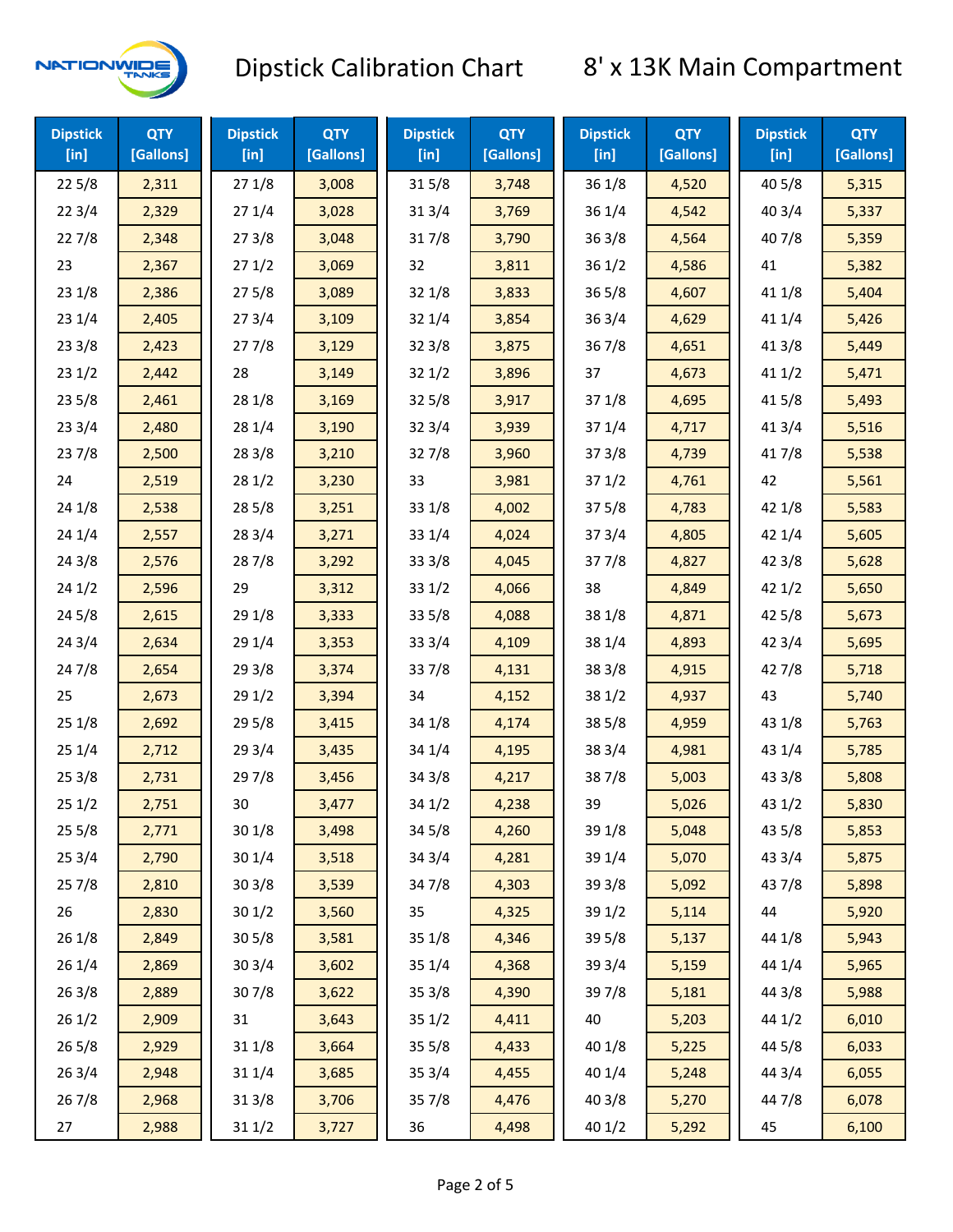

| <b>Dipstick</b><br>$[$ in] | <b>QTY</b><br>[Gallons] | <b>Dipstick</b><br>$[$ in] | <b>QTY</b><br>[Gallons] | <b>Dipstick</b><br>$[$ in] | <b>QTY</b><br>[Gallons] | <b>Dipstick</b><br>$[$ in] | <b>QTY</b><br>[Gallons] | <b>Dipstick</b><br>$[$ in] | <b>QTY</b><br>[Gallons] |
|----------------------------|-------------------------|----------------------------|-------------------------|----------------------------|-------------------------|----------------------------|-------------------------|----------------------------|-------------------------|
| 45 1/8                     | 6,123                   | 49 5/8                     | 6,937                   | 54 1/8                     | 7,748                   | 58 5/8                     | 8,547                   | 63 1/8                     | 9,326                   |
| 45 1/4                     | 6,146                   | 49 3/4                     | 6,959                   | 54 1/4                     | 7,770                   | 58 3/4                     | 8,569                   | 63 1/4                     | 9,347                   |
| 45 3/8                     | 6,168                   | 49 7/8                     | 6,982                   | 54 3/8                     | 7,792                   | 587/8                      | 8,591                   | 63 3/8                     | 9,368                   |
| 451/2                      | 6,191                   | 50                         | 7,005                   | 54 1/2                     | 7,815                   | 59                         | 8,613                   | 63 1/2                     | 9,390                   |
| 45 5/8                     | 6,213                   | 50 1/8                     | 7,027                   | 54 5/8                     | 7,837                   | 59 1/8                     | 8,635                   | 63 5/8                     | 9,411                   |
| 45 3/4                     | 6,236                   | 501/4                      | 7,050                   | 54 3/4                     | 7,860                   | 59 1/4                     | 8,657                   | 63 3/4                     | 9,432                   |
| 45 7/8                     | 6,259                   | 503/8                      | 7,072                   | 54 7/8                     | 7,882                   | 59 3/8                     | 8,678                   | 63 7/8                     | 9,453                   |
| 46                         | 6,281                   | 501/2                      | 7,095                   | 55                         | 7,904                   | 59 1/2                     | 8,700                   | 64                         | 9,474                   |
| 46 1/8                     | 6,304                   | 505/8                      | 7,118                   | 55 1/8                     | 7,927                   | 59 5/8                     | 8,722                   | 64 1/8                     | 9,495                   |
| 46 1/4                     | 6,326                   | 503/4                      | 7,140                   | 55 1/4                     | 7,949                   | 59 3/4                     | 8,744                   | 64 1/4                     | 9,517                   |
| 46 3/8                     | 6,349                   | 507/8                      | 7,163                   | 55 3/8                     | 7,971                   | 59 7/8                     | 8,766                   | 64 3/8                     | 9,538                   |
| 46 1/2                     | 6,372                   | 51                         | 7,185                   | 551/2                      | 7,993                   | 60                         | 8,788                   | 64 1/2                     | 9,559                   |
| 46 5/8                     | 6,394                   | 51 1/8                     | 7,208                   | 55 5/8                     | 8,016                   | 60 1/8                     | 8,809                   | 64 5/8                     | 9,580                   |
| 46 3/4                     | 6,417                   | 51 1/4                     | 7,230                   | 55 3/4                     | 8,038                   | 60 1/4                     | 8,831                   | 64 3/4                     | 9,601                   |
| 46 7/8                     | 6,439                   | 513/8                      | 7,253                   | 55 7/8                     | 8,060                   | 60 3/8                     | 8,853                   | 64 7/8                     | 9,622                   |
| 47                         | 6,462                   | 511/2                      | 7,276                   | 56                         | 8,083                   | 601/2                      | 8,874                   | 65                         | 9,642                   |
| 47 1/8                     | 6,485                   | 515/8                      | 7,298                   | 56 1/8                     | 8,105                   | 60 5/8                     | 8,896                   | 65 1/8                     | 9,663                   |
| 47 1/4                     | 6,507                   | 513/4                      | 7,321                   | 56 1/4                     | 8,127                   | 603/4                      | 8,918                   | 65 1/4                     | 9,684                   |
| 47 3/8                     | 6,530                   | 517/8                      | 7,343                   | 56 3/8                     | 8,149                   | 60 7/8                     | 8,940                   | 65 3/8                     | 9,705                   |
| 47 1/2                     | 6,552                   | 52                         | 7,366                   | 56 1/2                     | 8,171                   | 61                         | 8,961                   | 65 1/2                     | 9,726                   |
| 47 5/8                     | 6,575                   | 52 1/8                     | 7,388                   | 56 5/8                     | 8,194                   | 61 1/8                     | 8,983                   | 65 5/8                     | 9,747                   |
| 47 3/4                     | 6,598                   | 52 1/4                     | 7,411                   | 56 3/4                     | 8,216                   | 61 1/4                     | 9,004                   | 65 3/4                     | 9,767                   |
| 477/8                      | 6,620                   | 52 3/8                     | 7,433                   | 567/8                      | 8,238                   | 613/8                      | 9,026                   | 65 7/8                     | 9,788                   |
| 48                         | 6,643                   | 521/2                      | 7,456                   | 57                         | 8,260                   | 611/2                      | 9,048                   | 66                         | 9,809                   |
| 48 1/8                     | 6,665                   | 525/8                      | 7,478                   | 57 1/8                     | 8,282                   | 615/8                      | 9,069                   | 66 1/8                     | 9,830                   |
| 48 1/4                     | 6,688                   | 523/4                      | 7,501                   | 57 1/4                     | 8,304                   | 61 3/4                     | 9,091                   | 66 1/4                     | 9,850                   |
| 48 3/8                     | 6,711                   | 527/8                      | 7,523                   | 573/8                      | 8,327                   | 617/8                      | 9,112                   | 66 3/8                     | 9,871                   |
| 48 1/2                     | 6,733                   | 53                         | 7,546                   | 571/2                      | 8,349                   | 62                         | 9,134                   | 66 1/2                     | 9,892                   |
| 48 5/8                     | 6,756                   | 53 1/8                     | 7,568                   | 57 5/8                     | 8,371                   | 62 1/8                     | 9,155                   | 66 5/8                     | 9,912                   |
| 48 3/4                     | 6,779                   | 53 1/4                     | 7,591                   | 57 3/4                     | 8,393                   | 62 1/4                     | 9,176                   | 66 3/4                     | 9,933                   |
| 487/8                      | 6,801                   | 53 3/8                     | 7,613                   | 577/8                      | 8,415                   | 62 3/8                     | 9,198                   | 667/8                      | 9,953                   |
| 49                         | 6,824                   | 53 1/2                     | 7,636                   | 58                         | 8,437                   | 621/2                      | 9,219                   | 67                         | 9,974                   |
| 49 1/8                     | 6,846                   | 53 5/8                     | 7,658                   | 58 1/8                     | 8,459                   | 62 5/8                     | 9,241                   | 671/8                      | 9,994                   |
| 49 1/4                     | 6,869                   | 53 3/4                     | 7,680                   | 58 1/4                     | 8,481                   | 62 3/4                     | 9,262                   | 671/4                      | 10,015                  |
| 49 3/8                     | 6,892                   | 537/8                      | 7,703                   | 58 3/8                     | 8,503                   | 627/8                      | 9,283                   | 673/8                      | 10,035                  |
| 49 1/2                     | 6,914                   | 54                         | 7,725                   | 58 1/2                     | 8,525                   | 63                         | 9,305                   | 67 1/2                     | 10,055                  |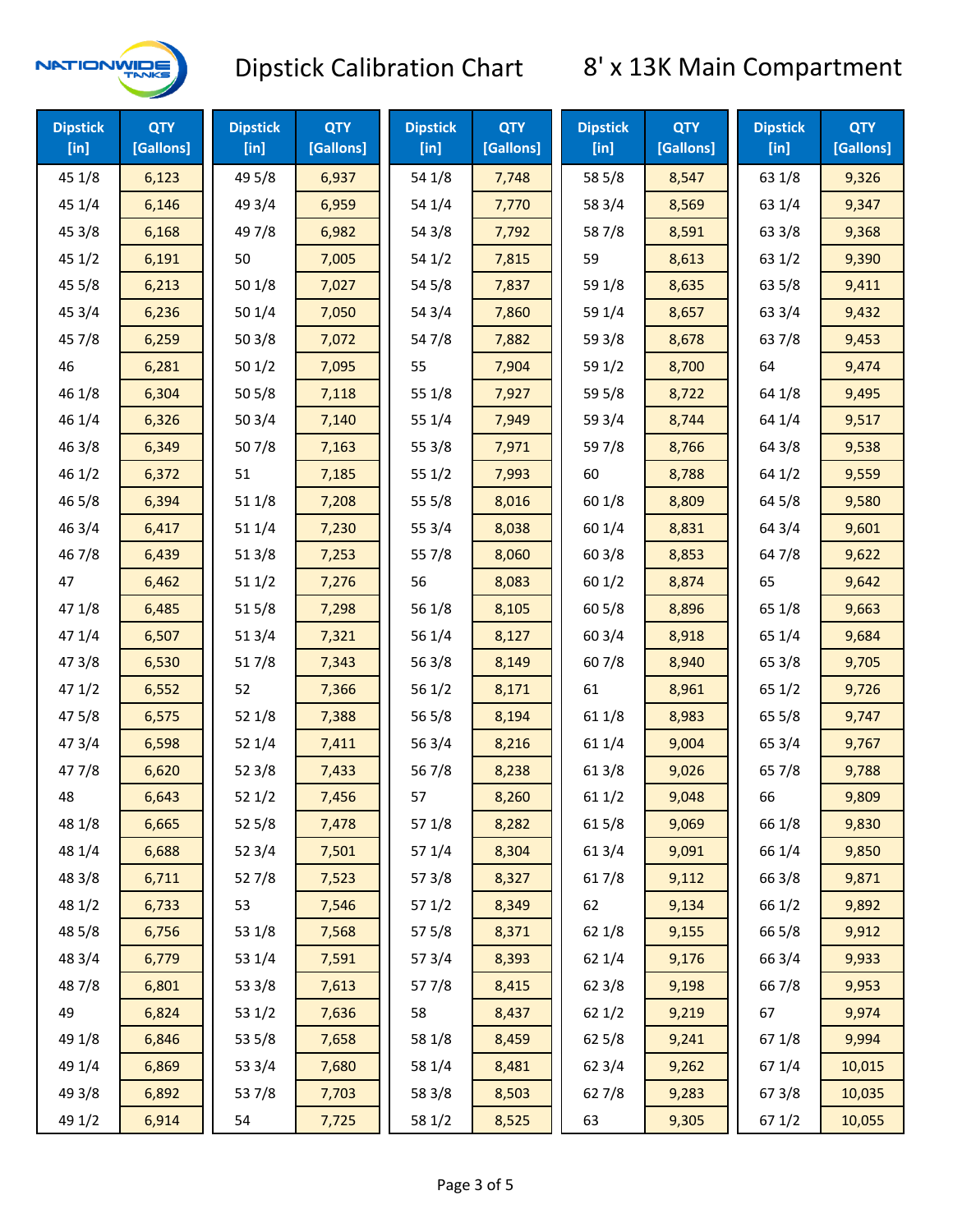

| <b>Dipstick</b><br>$[$ in] | <b>QTY</b><br>[Gallons] | <b>Dipstick</b><br>$[$ in] | <b>QTY</b><br>[Gallons] | <b>Dipstick</b><br>$[$ in] | <b>QTY</b><br>[Gallons] | <b>Dipstick</b><br>$[$ in] | <b>QTY</b><br>[Gallons] | <b>Dipstick</b><br>[in] | <b>QTY</b><br>[Gallons] |
|----------------------------|-------------------------|----------------------------|-------------------------|----------------------------|-------------------------|----------------------------|-------------------------|-------------------------|-------------------------|
| 67 5/8                     | 10,076                  | 72 1/8                     | 10,786                  | 765/8                      | 11,447                  | 81 1/8                     | 12,044                  | 855/8                   | 12,563                  |
| 67 3/4                     | 10,096                  | 72 1/4                     | 10,805                  | 763/4                      | 11,464                  | 81 1/4                     | 12,060                  | 85 3/4                  | 12,576                  |
| 677/8                      | 10,116                  | 72 3/8                     | 10,824                  | 767/8                      | 11,482                  | 81 3/8                     | 12,075                  | 857/8                   | 12,589                  |
| 68                         | 10,137                  | 721/2                      | 10,843                  | 77                         | 11,499                  | 811/2                      | 12,091                  | 86                      | 12,602                  |
| 68 1/8                     | 10,157                  | 725/8                      | 10,862                  | 77 1/8                     | 11,516                  | 815/8                      | 12,106                  | 86 1/8                  | 12,615                  |
| 68 1/4                     | 10,177                  | 72 3/4                     | 10,881                  | 77 1/4                     | 11,534                  | 813/4                      | 12,121                  | 86 1/4                  | 12,627                  |
| 68 3/8                     | 10,197                  | 727/8                      | 10,900                  | 77 3/8                     | 11,551                  | 817/8                      | 12,137                  | 86 3/8                  | 12,640                  |
| 68 1/2                     | 10,217                  | 73                         | 10,919                  | 771/2                      | 11,568                  | 82                         | 12,152                  | 86 1/2                  | 12,653                  |
| 68 5/8                     | 10,237                  | 73 1/8                     | 10,938                  | 775/8                      | 11,585                  | 82 1/8                     | 12,167                  | 86 5/8                  | 12,665                  |
| 68 3/4                     | 10,257                  | 73 1/4                     | 10,956                  | 773/4                      | 11,602                  | 82 1/4                     | 12,182                  | 86 3/4                  | 12,678                  |
| 687/8                      | 10,277                  | 73 3/8                     | 10,975                  | 777/8                      | 11,620                  | 82 3/8                     | 12,197                  | 867/8                   | 12,690                  |
| 69                         | 10,297                  | 73 1/2                     | 10,994                  | 78                         | 11,637                  | 821/2                      | 12,212                  | 87                      | 12,702                  |
| 69 1/8                     | 10,317                  | 73 5/8                     | 11,012                  | 78 1/8                     | 11,653                  | 825/8                      | 12,227                  | 871/8                   | 12,714                  |
| 69 1/4                     | 10,337                  | 73 3/4                     | 11,031                  | 78 1/4                     | 11,670                  | 82 3/4                     | 12,241                  | 871/4                   | 12,727                  |
| 69 3/8                     | 10,357                  | 737/8                      | 11,050                  | 78 3/8                     | 11,687                  | 827/8                      | 12,256                  | 87 3/8                  | 12,739                  |
| 69 1/2                     | 10,377                  | 74                         | 11,068                  | 78 1/2                     | 11,704                  | 83                         | 12,271                  | 871/2                   | 12,750                  |
| 69 5/8                     | 10,397                  | 74 1/8                     | 11,087                  | 78 5/8                     | 11,721                  | 83 1/8                     | 12,285                  | 875/8                   | 12,762                  |
| 69 3/4                     | 10,417                  | 74 1/4                     | 11,105                  | 78 3/4                     | 11,737                  | 83 1/4                     | 12,300                  | 87 3/4                  | 12,774                  |
| 697/8                      | 10,436                  | 74 3/8                     | 11,123                  | 787/8                      | 11,754                  | 83 3/8                     | 12,314                  | 877/8                   | 12,786                  |
| 70                         | 10,456                  | 74 1/2                     | 11,142                  | 79                         | 11,771                  | 83 1/2                     | 12,329                  | 88                      | 12,797                  |
| 70 1/8                     | 10,476                  | 74 5/8                     | 11,160                  | 79 1/8                     | 11,787                  | 83 5/8                     | 12,343                  | 88 1/8                  | 12,809                  |
| 70 1/4                     | 10,496                  | 74 3/4                     | 11,178                  | 79 1/4                     | 11,804                  | 83 3/4                     | 12,357                  | 88 1/4                  | 12,820                  |
| 70 3/8                     | 10,515                  | 747/8                      | 11,197                  | 79 3/8                     | 11,820                  | 837/8                      | 12,372                  | 88 3/8                  | 12,832                  |
| 70 1/2                     | 10,535                  | 75                         | 11,215                  | 79 1/2                     | 11,837                  | 84                         | 12,386                  | 88 1/2                  | 12,843                  |
| 70 5/8                     | 10,554                  | 75 1/8                     | 11,233                  | 79 5/8                     | 11,853                  | 84 1/8                     | 12,400                  | 88 5/8                  | 12,854                  |
| 70 3/4                     | 10,574                  | 75 1/4                     | 11,251                  | 79 3/4                     | 11,869                  | 84 1/4                     | 12,414                  | 88 3/4                  | 12,865                  |
| 70 7/8                     | 10,593                  | 75 3/8                     | 11,269                  | 79 7/8                     | 11,885                  | 84 3/8                     | 12,428                  | 887/8                   | 12,876                  |
| 71                         | 10,613                  | 75 1/2                     | 11,287                  | 80                         | 11,901                  | 84 1/2                     | 12,442                  | 89                      | 12,887                  |
| 71 1/8                     | 10,632                  | 75 5/8                     | 11,305                  | 80 1/8                     | 11,918                  | 84 5/8                     | 12,455                  | 89 1/8                  | 12,897                  |
| 711/4                      | 10,652                  | 75 3/4                     | 11,323                  | 80 1/4                     | 11,934                  | 84 3/4                     | 12,469                  | 89 1/4                  | 12,908                  |
| 713/8                      | 10,671                  | 75 7/8                     | 11,341                  | 80 3/8                     | 11,950                  | 84 7/8                     | 12,483                  | 89 3/8                  | 12,919                  |
| 71 1/2                     | 10,690                  | 76                         | 11,358                  | 80 1/2                     | 11,965                  | 85                         | 12,496                  | 89 1/2                  | 12,929                  |
| 715/8                      | 10,710                  | 76 1/8                     | 11,376                  | 80 5/8                     | 11,981                  | 85 1/8                     | 12,510                  | 89 5/8                  | 12,939                  |
| 713/4                      | 10,729                  | 76 1/4                     | 11,394                  | 80 3/4                     | 11,997                  | 85 1/4                     | 12,523                  | 89 3/4                  | 12,950                  |
| 717/8                      | 10,748                  | 763/8                      | 11,411                  | 807/8                      | 12,013                  | 85 3/8                     | 12,536                  | 897/8                   | 12,960                  |
| 72                         | 10,767                  | 76 1/2                     | 11,429                  | 81                         | 12,028                  | 85 1/2                     | 12,550                  | 90                      | 12,970                  |